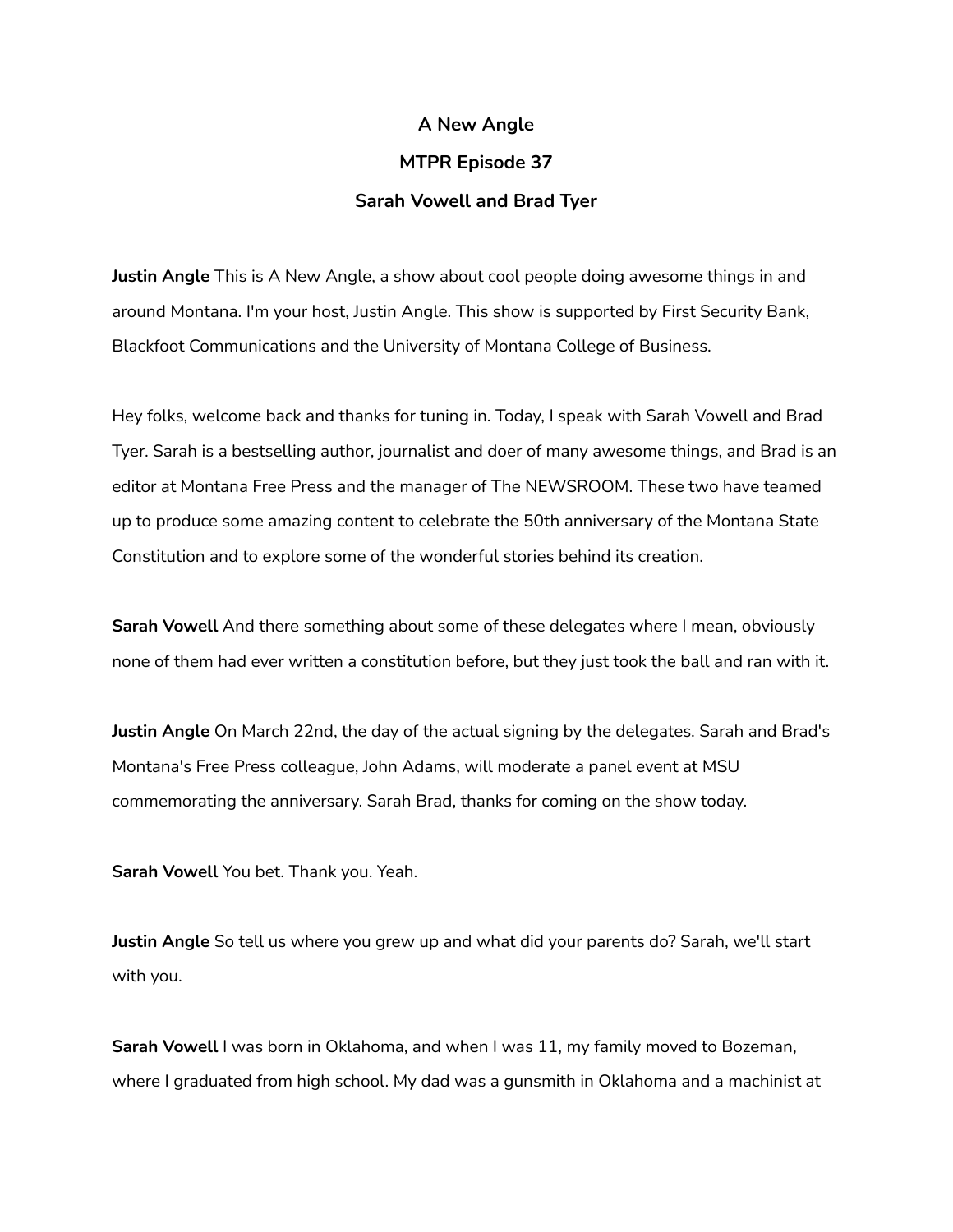MSU here in Bozeman. My mom went to hairdressing school and was a hairdresser. And let's just say that's reflected in my appearance, since no one can see me.

## **Justin Angle** Brad, how about you?

**Brad Tyer** Yeah, I was. I was born in a little college town called Bryan, Texas, when my dad was a graduate student at Texas A&M but don't have any memories. From there I was. I was raised pretty exclusively in Houston, Texas. My dad was a civil engineer, a wastewater engineer, and my mother was. Yes, they call a homemaker, although she had a series of jobs and and went to work in the insurance industry. A little later on. So I didn't get any of the homemaking or the or the engineering genes.

**Justin Angle** Sure. Well, so we are here today to talk about this amazing document: The Montana State Constitution. We're celebrating the 50th anniversary. You two are engaged in an extensive project to document its history. Set the stage for us. How did you get interested in the Montana state constitution, Sarah? Kick it off.

**Sarah Vowell** Well, any Montanan lives in the Montana of the 1972 Constitution. Every single day, 50 years ago, 100 Montanans, some of them attorneys and former mayors and City Council members, others were homemakers and lawyers and car dealers and tractor dealers, and there was a beekeeper, they were elected by their neighbors to write a new constitution to replace the old one from statehood. That was the brainchild of William Clark in the Copper Kings, and they set out to write a new document that was more for the people and to create good government and to do so. It was a pretty public spirited, collaborative nonpartizan process in a way that I find inspiring.

**Justin Angle** Sure. And we'll get into a lot of those aspects. But but before we start, Brad, tell us how you got interested in the document.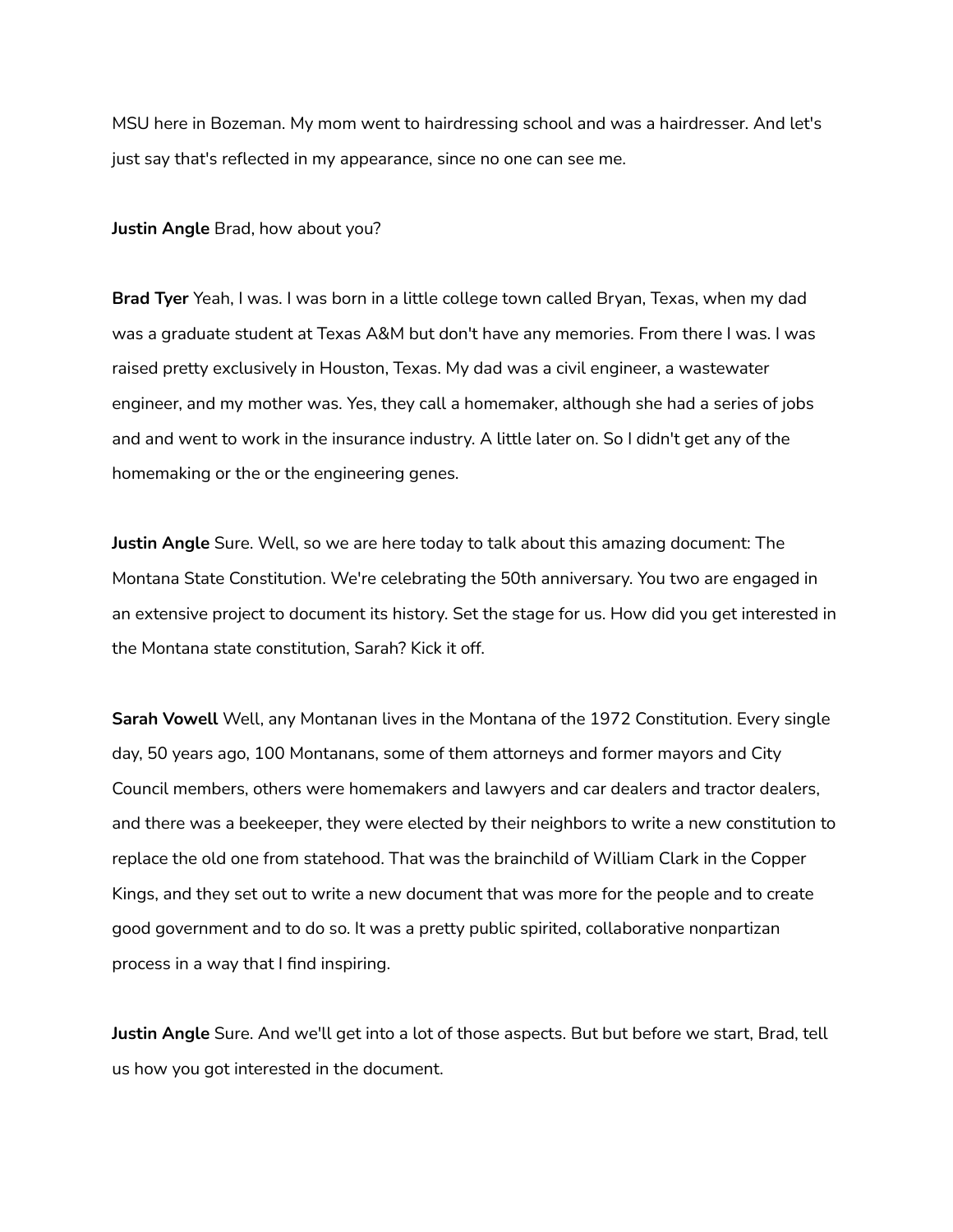**Brad Tyer** You know, I got interested in the document kind of sideways. Long before Sarah called and asked Montana Free Press to be involved in this project. One of the reasons I moved to Montana, there were a lot of reasons, but one of the reasons that I moved to Montana is I had gotten into canoeing in Texas, and I don't know if you do any river running, but Texas is not the place to do it. Texas's property is like ninety seven percent of the state is is private property, so it's about as different from Montana as you could imagine. And stream access laws were an issue where you can get it, where you can get out, what you can do in a river. And as I got into canoeing in Texas, around Houston, I got interested in stream access laws and that bumped me into the Montana Constitution.

So I heard about it even before I moved to Montana. You know, started hearing about this one of the most progressive constitutions in the country. You often hear people talk about Montana as and and one of the keystones, at least on the environmental front and on the recreational front as well, is a very liberal stream access law. So that kind of sparked my interest, got a little more interested in the early 2010s, researched and wrote a book called Opportunity, Montana that is too complicated to summarize, probably, but really brought up the issue in the Montana Constitution of the right to a clean and healthful environment, which is a notable notable provision of that document. And then, of course, more recently, Sarah brainstorms this project and asked Montana Free Press to be involved and really excited for the opportunity to work with Sarah. So that drew me.

**Sarah Vowell** I will add that more recently, and I think it was 2019, there was a court case from Montana, Espinosa versus the State of Montana, that went to the United States Supreme Court. And it was about the clause in the Montana Constitution education article barring public money going to private religious schools. And the surviving delegates all wrote an amicus brief for that Supreme Court case and sort of like laid out the history of the convention and what they were trying to do and their democratic impulses and their resistance to any public money going to any religious purposes. And when they did that, and I read that it's a great amicus brief if you're into amicus briefs, I just became painfully aware that we're we're about to lose all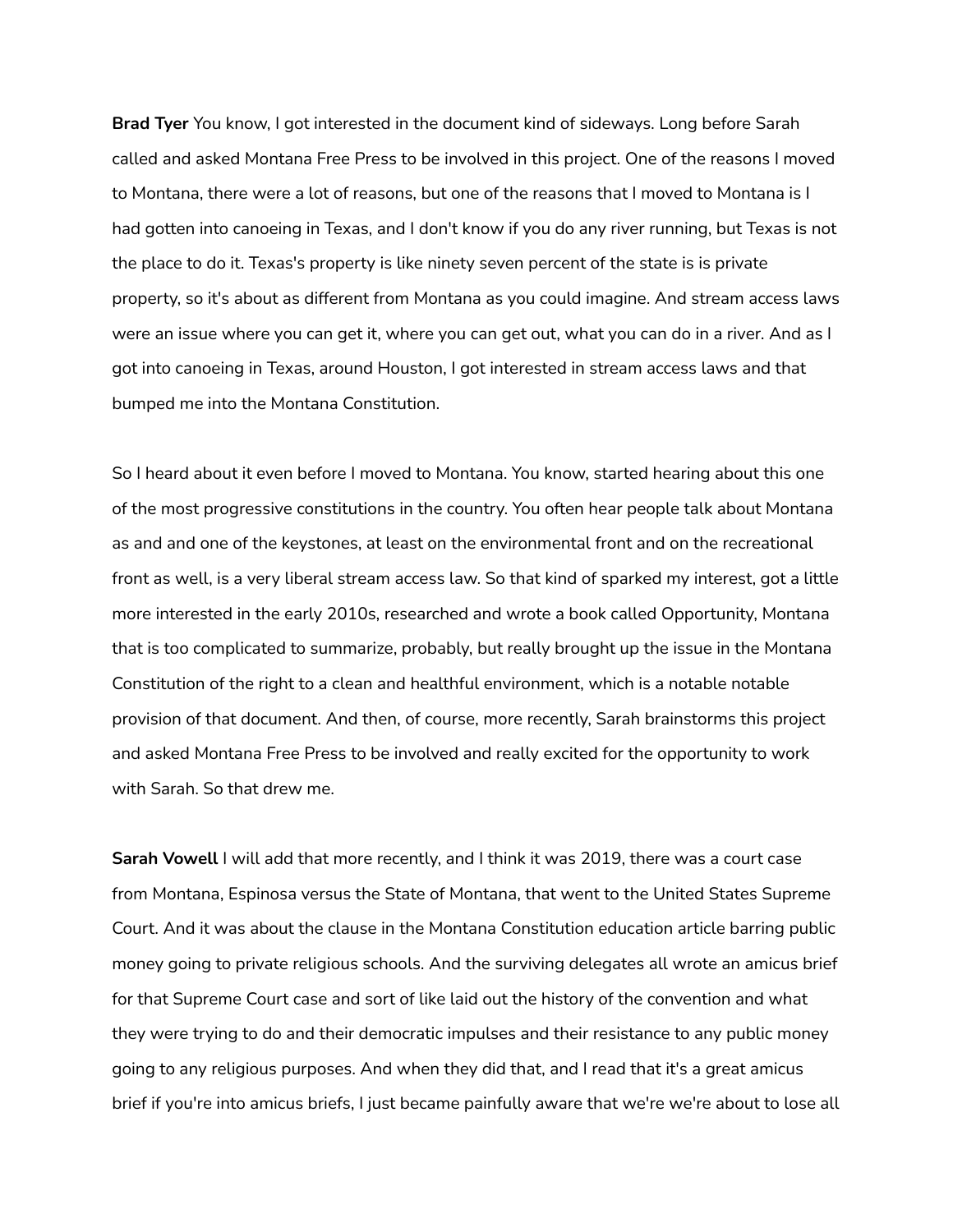these people and they are sticking up for what they did and it's going to be up to the rest of us to carry that on when they're all gone.

**Justin Angle** Yeah, let's talk about how that came to be. So. You mentioned William Clark, the prior constitution sort of conceived through, you know, the copper bosses of a sort. Set the stage for why 1972? Why did things come together and why was there this need to develop a new document to guide the state?

**Sarah Vowell** Well, there are a lot of reasons for that. I would say one of the main proponents for a new constitution who really got it through was were the League of Women Voters of Montana. Because they would go to the Auld Legislature and it was a completely closed system. The lobbyists for the Anaconda Company, or Montana Power, would just sit up in the in the balcony of the Legislature, and they would give thumbs up and thumbs down of how the legislators should vote on things. The meetings were secret, and so it was really those women led by both men, women who eventually became a delegate to the convention named Dorothy Eck. But that group in general, they were the ones who were really pushing for a new open government.

**Brad Tyer** Certainly what Sarah said is true, but I think one of the other big pushes was environmental concerns, which were really rising national profile in the early 70s. And some of the delegates that came out of Missoula, who were also affiliated with the League of Women Voters, may not listen primarily. There was a lot of activism coming out of Missoula, specifically, a lot of it around what was later called the Smurfit Stone Plant in Missoula. A lot of focus on air pollution.

**Justin Angle** And so let's talk about some of the unique characters involved. Sarah, you kind of gave a summary of some of these unique folks. I think when most people not familiar with this story think of a constitutional convention, they think of our founding fathers in this group of sort of aristocratic men who already kind of traveled in that ruling circle. This was not that this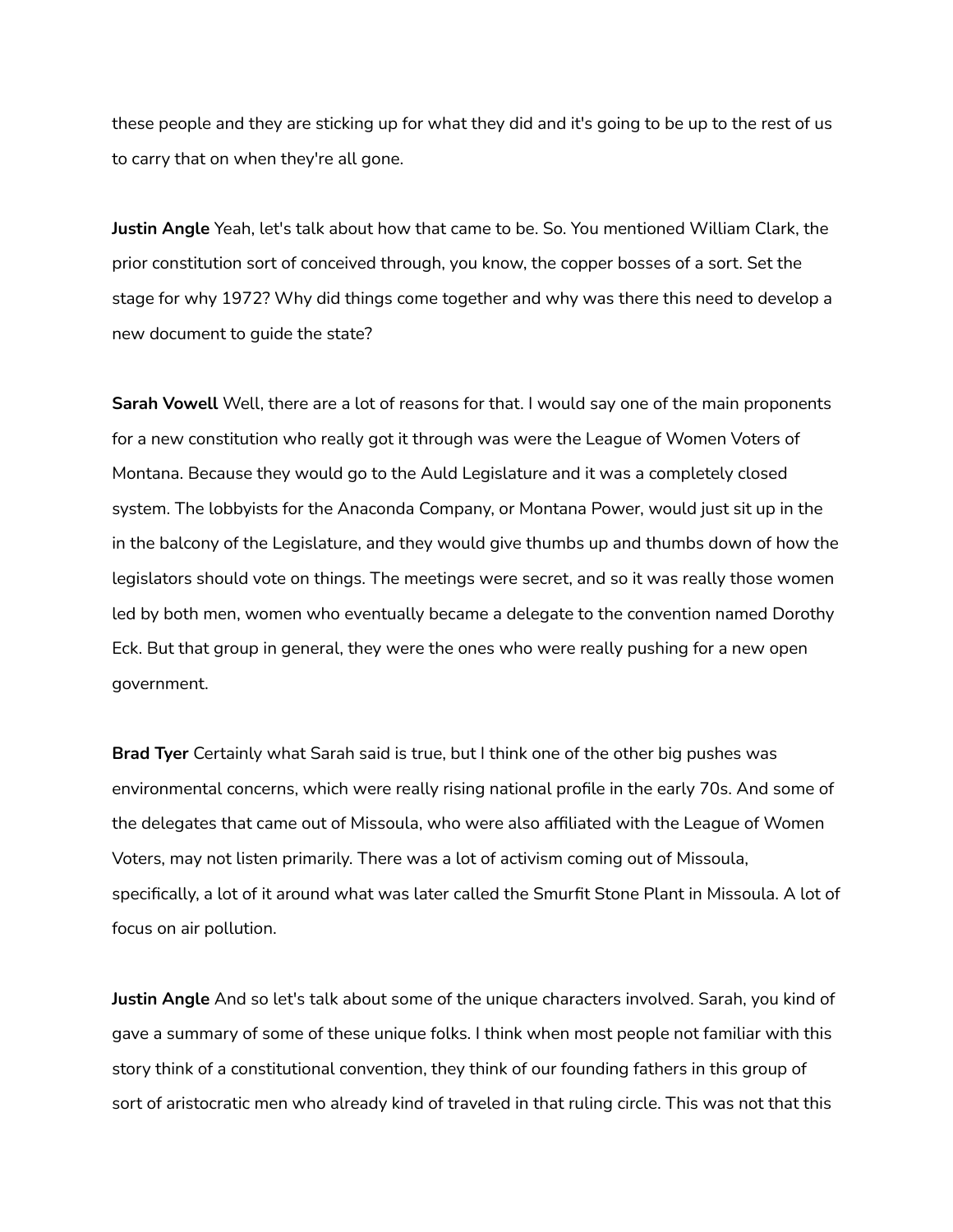was ordinary folks that came together and did something really interesting. So how did this? How did the structure of the conference kind of come to pass?

**Sarah Vowell** Part of that was from the Montanans Supreme Court because they ruled that sitting legislators couldn't run to be delegates. So that kind of opened it up for anyone to run in, especially women and young people. May Maignan, then Robin Robinson, now Ellingson, said she was a student at the University of Montana. There were people like Arlene Reichert in Great Falls. Young people, women. There was a beekeeper. A lot of farmers and ranchers. And so that was part of it. They weren't politicians looking out for reelection. They just wanted to write a good new constitution for their neighbors and for the future. So that like kind of depoliticize things quite a bit. That and the actual seating chart of the convention. They decided to seat themselves alphabetically as like, you know, in the Legislature, the Democrats sit on one side and the Republicans on the other, the delegates. They didn't do that. They sat alphabetically and kind of party politics after the first couple of days didn't really play into any of the decisions.

**Justin Angle** And how did those kind of ethics of the group coalesce?

**Sarah Vowell** Pressure? I mean, Max Baucus, who we'll all remember now is our longest serving senator and the ambassador to China, was a staffer at the convention and eventually the executive director. And he put a lot of emphasis on the time and money constraints. They had about a half million dollars and 60 days to do it, so there wasn't a lot of time for shenanigans.

**Justin Angle** And so you've mentioned some of the folks that are surviving from that convention and this sort of the desire to preserve their stories. Brad, to start with you. Why an oral history? Why was this the appropriate way to document this event and the genesis of the Constitution?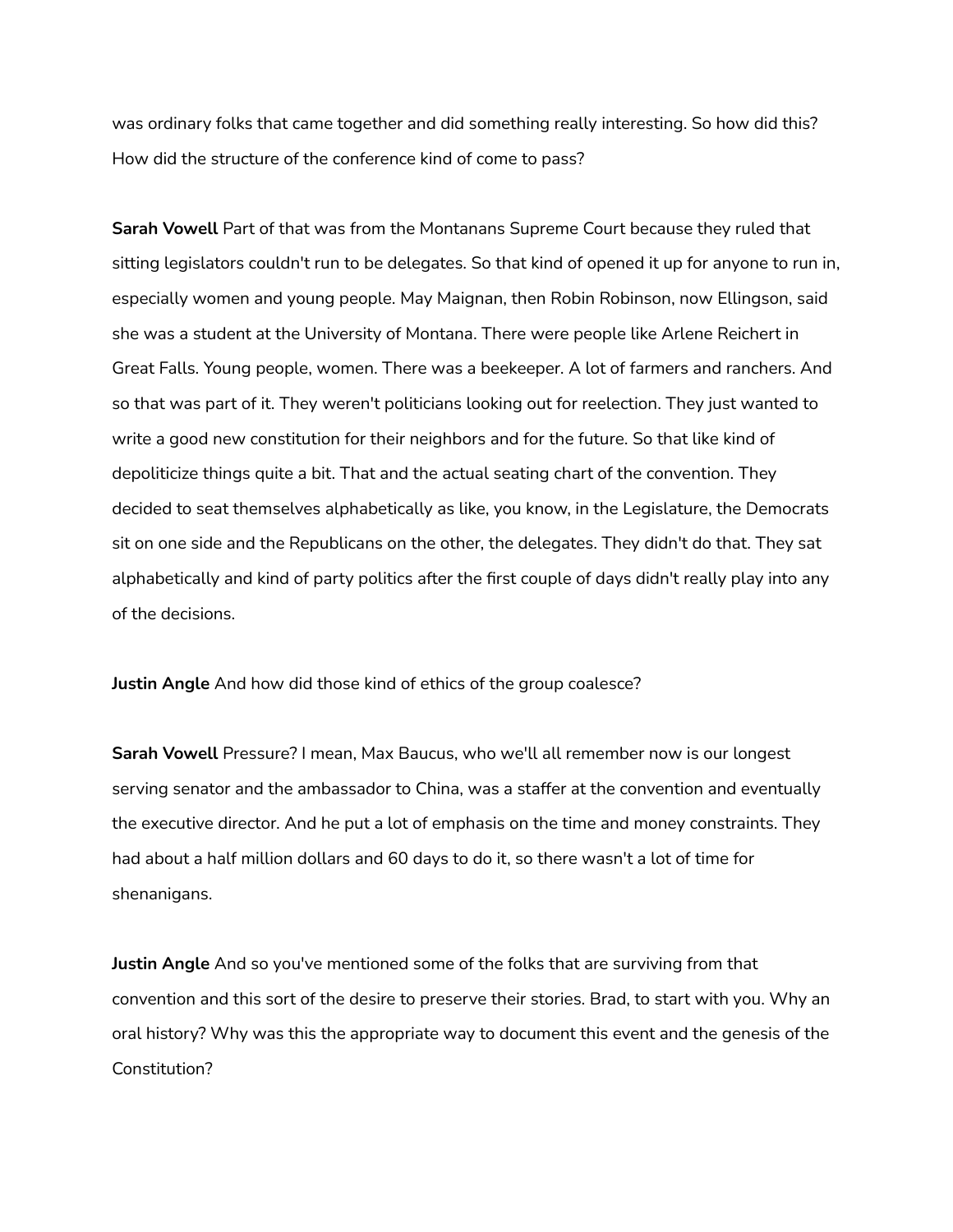**Sarah Vowell** The Constitution is contentious, currently. I Think our interest Montana's free press's interest and involvement really helped rely on the idea that, you know, we didn't want to put an editorial thumb on. This is what we make of this history. You know, we didn't want to didn't want to ask leading questions. We wanted to document what the experience was like through the eyes of the people who experienced it, which is not usually the journalistic approach that we're a little more comfortable with. But I thought it was entirely appropriate. Here we have this resource. It's a dwindling resource. You know, there's not a lot of the delegates we're surviving are still alive when we started. So we we had all the opportunity. We want to write about the Constitution and the various battles over it and what it means and how it's how it's evolved. The opportunity that was presented here was to get to re-experience it through the people who were there.

**Sarah Vowell** An oral history has very strict rules and the main one being to ask neutral questions, don't ask leading questions. I mean, another pressure we put upon ourselves, there are there have been other oral histories that were done and they're very valuable, but a lot of them would be really hard to read If you're a sophomore at MSU Billings and maybe you don't know everything about gubernatorial administrations of the 1970s. So, one of our goals and like Brad, was really helpful for this is, we we wrote our questions as a committee to try and ask the most, purest, most neutral questions, but also to insert some exposition into those questions. So if you're a college student or just, you know, some guy in Roundup who wants to watch our interviews, that you would have all the necessary information to understand the answer to those questions. So it's we set out to be really user friendly and so that any citizen can understand this. And also future citizens and future students and current students as well. So I mean, we we I mean, all of that, of course, goes out the window when you're interviewing a rascally elderly person. But we really set out to do to be, you know, as fair and have just to have a light footprint as interviewers. This project, it's basically about saving the books before the library burns down.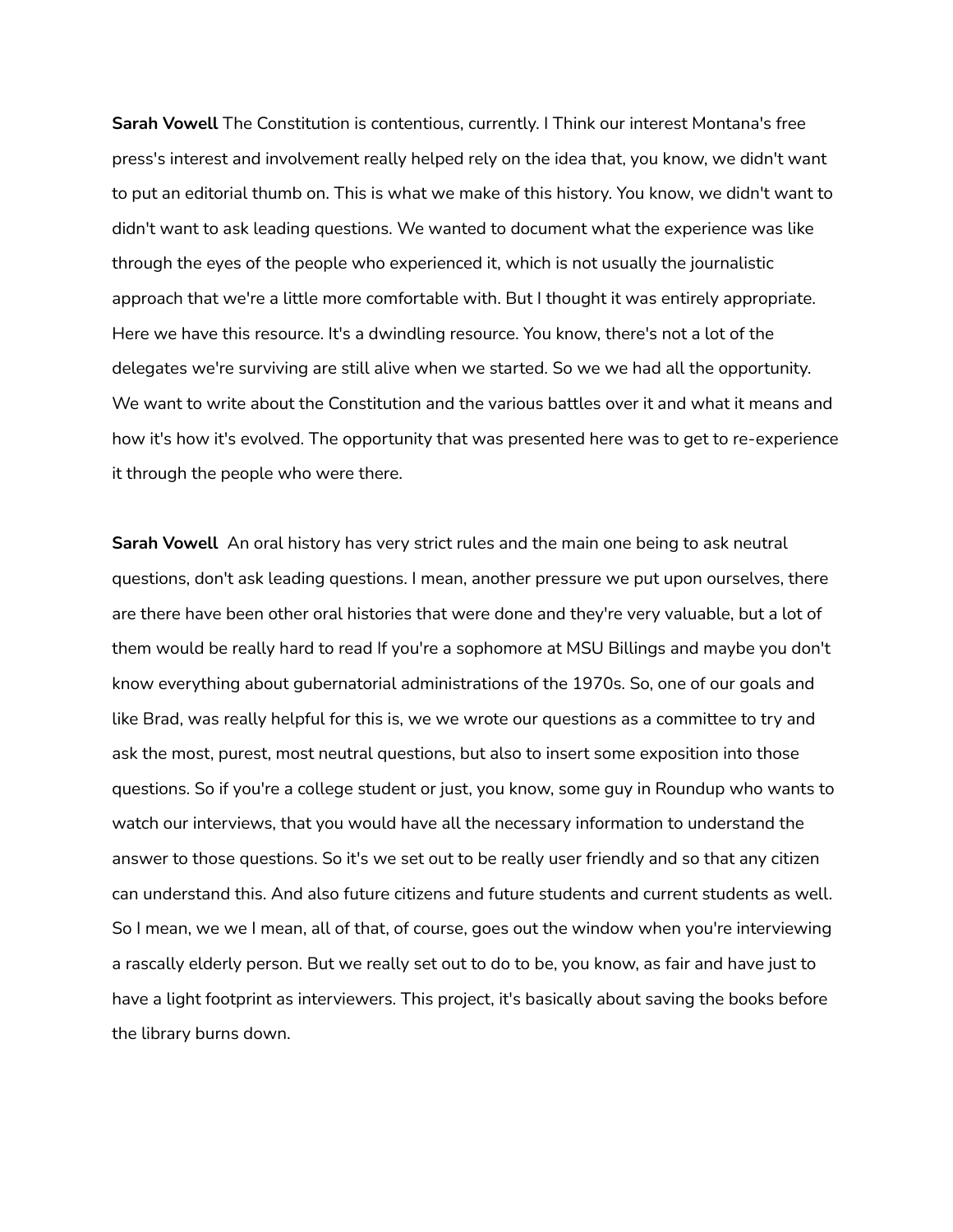**Justin Angle** Yeah, that's well put. So, Sarah, I'm sure as part of this oral history, some amazing stories from the delegates emerge. So what are some of your favorite stories?

**Sarah Vowell** I mean, it depends on which side of me you're asking if you're asking the entertainer side of me, like, I love the moment when Gary Lindorff, who is one of the delegates, he's talking about the ratification effort and the delegates had to go out and sell the constitutio they had written to the people of Montana. And and Jerry Lindorff tells Eric Dietrich from Montana's Free Press, "so I had seen the Kennedy Nixon debates and Leo Graybill and I", Graybill was the president of the convention, "we were going to debate some guys on the Great Falls TV station, and I told Leo, We're going to wear makeup and we did." And I just love imagining this moment in 1972, Montana, where there's like these two gruff attorneys are like putting on their makeup to sell the constitution they wrote.

In terms of like my wonky side, things are more contentious politically now in Montana, and there are all these hot-button issues. And you know, one of the things I love in this project is just explaining the basics of how some of these parts of the constitution that have become controversial came to be. One of them that probably no one even thinks about now is single member districts. And before the Constitution, the elections were just county wide. And so that had consequences, certainly in the Legislature. Like, a couple of people talk about how a city like Laurel in Yellowstone County never had any representation in the Legislature because they are in the county with Billings and Billings elected everybody, and not just Billings the north side of Billings. So single member districts met Laurel could have a senator, have a representative, but that also affected why there were no American Indian delegates to the convention because same reason, single member districts in those huge counties where maybe there's a reservation, but they're not the majority of the people.

So wherever there was a population concentration, those people had representation. Nobody else did. And so it's something as simple that we take for granted now as a single member district made it possible for all these smaller cities, as well as the Indian reservations to get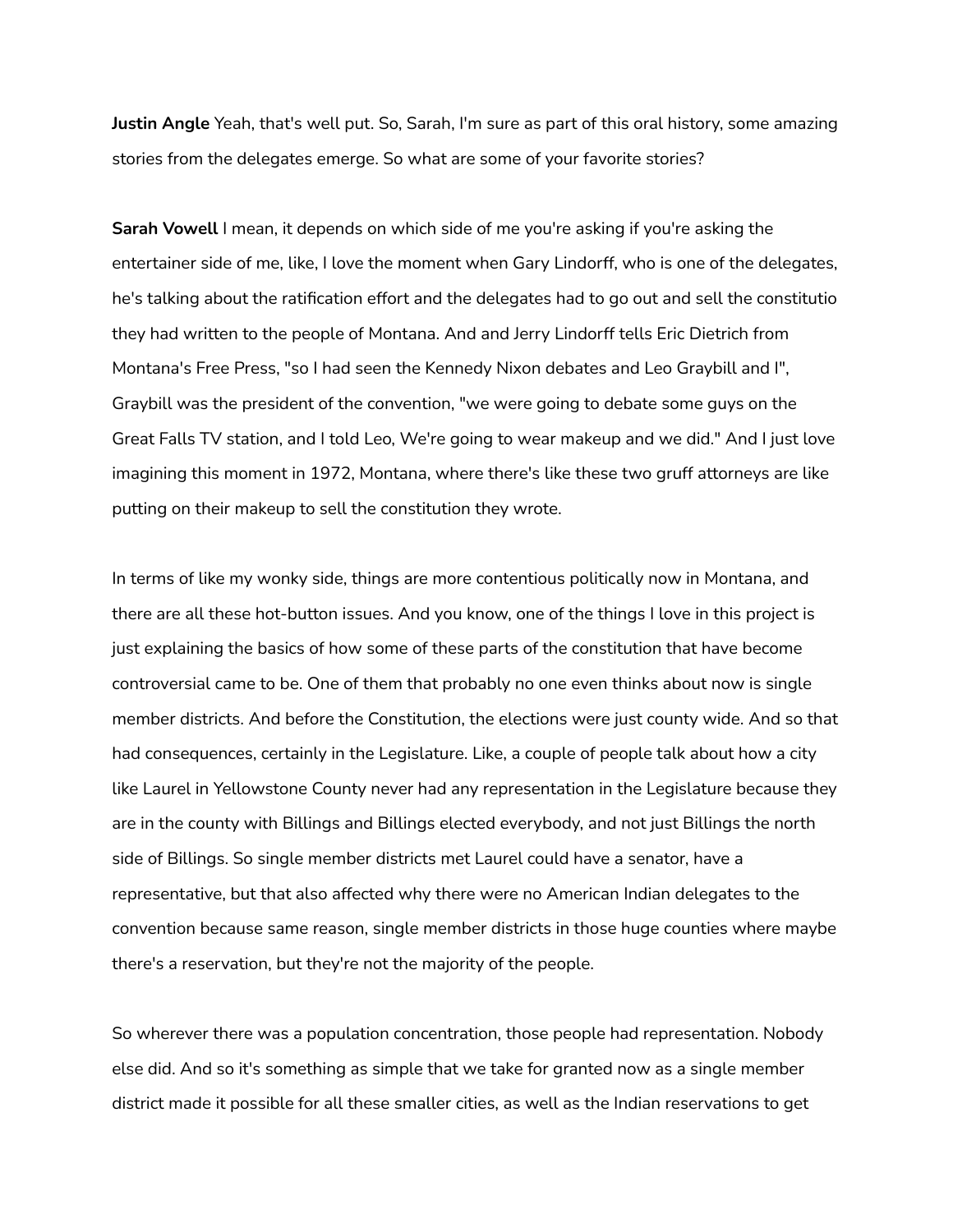ready to get some representation in the Legislature. That's not a big emotional story that's going to cause a Twitter war, but it has incredibly real ramifications for everyone in Montana, and it happened in that constitution.

**Justin Angle** We'll be back to our conversation with Sarah Val and Brad Tyer after this short break.

Welcome back to New Angle. I'm speaking with Sarah Vowell and Brad Tyer about the 50th anniversary of the Montana State Constitution. So Brad, at the onset, you mentioned your interest in kind of access to public waterways as a unique aspect that is kind of codified in in the Montana Constitution? Or are there other aspects of the document that help add to its distinctiveness that stand out to you?

**Brad Tyer** Well, I think the big one that that kind of intersects the work that we do at Montana Free Press and all the other news organizations in the state is is the right to know provision to the open government provision. You hear about those when you you hear about a media company suing over that constitutional provision. We think we should have had access to this meeting. But it's not, the provision is not right to journalistic access or to media access. It's it's the right to any citizen to have access to the workings of government, to have access to those meetings, to have access to elected officials doing the people's business. And that was a big step forward for the Montana Constitution over the prior Montana Constitution. It's being legislated in its details ever since.

**Sarah Vowell** I mean, interestingly, we have tape from our project, from both Wade to Hood, who was the chairman of the Bill Rights Committee, and Chuck Johnson, the Dean of Montana and politics, who covered that convention for The Associated Press as a young U Of M student. And even though the press benefits from the right to know as much as anyone, they almost blew it because the press and especially the Billings Gazette and the broadcasters, the newspaper association all opposed that part of the bill of rights because of the right to privacy.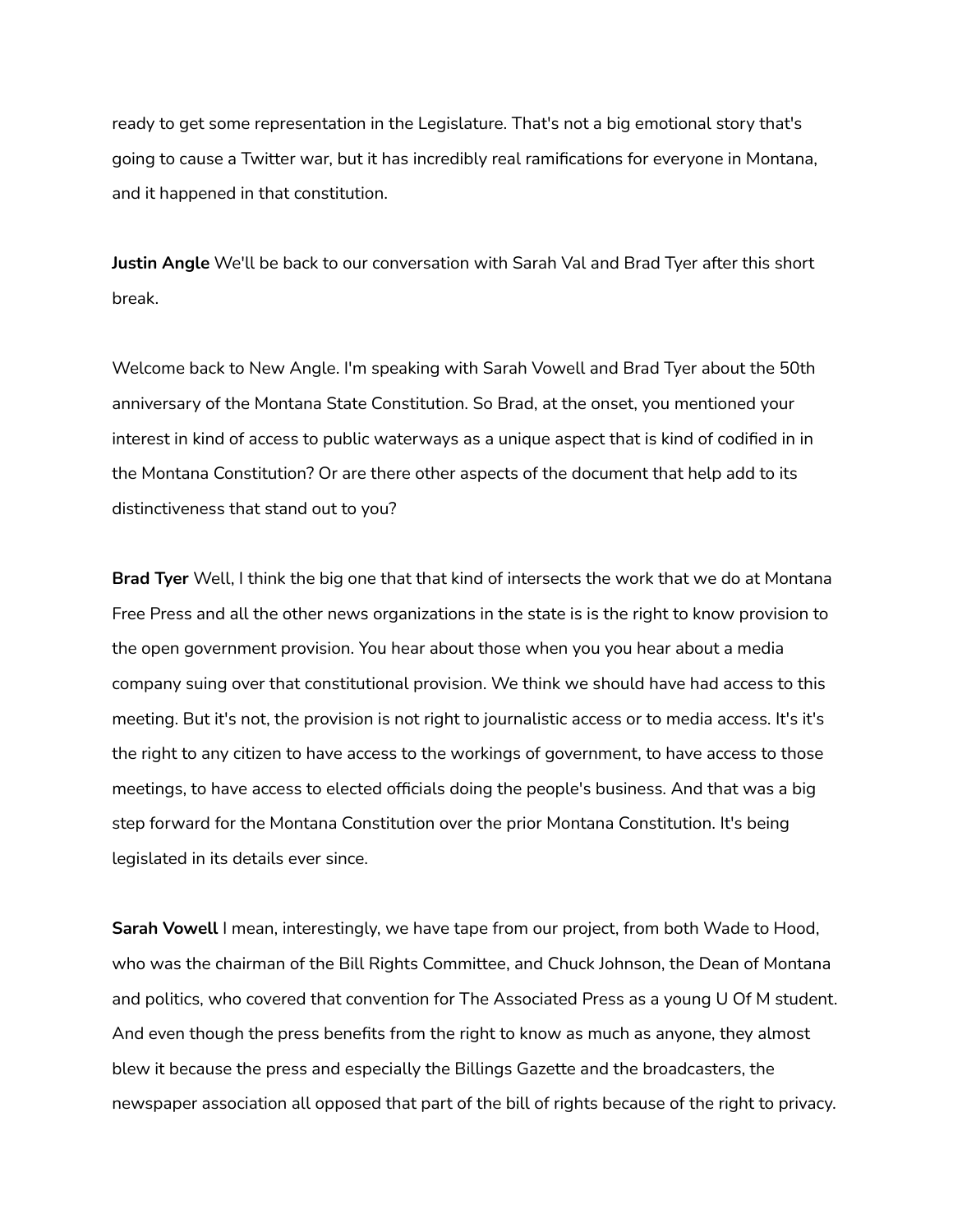And they they almost they almost blew everything over that and they had they had to have like negotiations over this where, you know, the press had to come to terms with the inherent contradiction between the right to know and the right to privacy. And it's that tension that is constantly being argued over and fought for. But the press almost like ruined it for everyone, as they often do. Because no one had lived in Montana, where everyone was allowed to go to all the meetings and read all the documents.

**Justin Angle** Yeah. So let's talk a little bit about the event that's coming up on March 22nd at Montana State University. You've pulled together an amazing panel for discussion of all things Montana State Constitution set the stage. Who's on the panel? Why did you choose these folks and what can we expect?

**Sarah Vowell** That event, which is on March 22nd at MSU, that's the actual 50th anniversary of the day that the delegates signed the Constitution. We're going to be showing a highlight reel of some of these oral history interviews that we've done with the delegates and that will eventually be archived at MSU Library. And then we have a panel where we'll have Mae Nan Ellington, who heads the aforementioned youngest delegate. She'll be there as well as Chuck Johnson, who covered the convention, and Max Baucus, who worked for the convention. And but we didn't want it to just be about the Constitution as history, wanting to kind of pivot to talk about the the state that the Constitution created. And so we also have former governor Mark Roscoe, who's been making a lot of headlines lately. Yeah. I'm calling this phase of his career, Roscoe Unchained. And then we also have Denise Juneau, who was the former superintendent of public instruction. And she's going to talk about the history of the how the Indian education for all part of the Montanans Constitution got implemented. So we're going to pivot into, you know, the recent past in that and the future of the Constitution itself to not just talk about the actual convention, to think about it as a living document.

**Justin Angle** Let's, in our remaining time, talk a little bit about that. You mentioned Mark Rasco and, you know, sort of the public remarks he's been making recently condemning the level of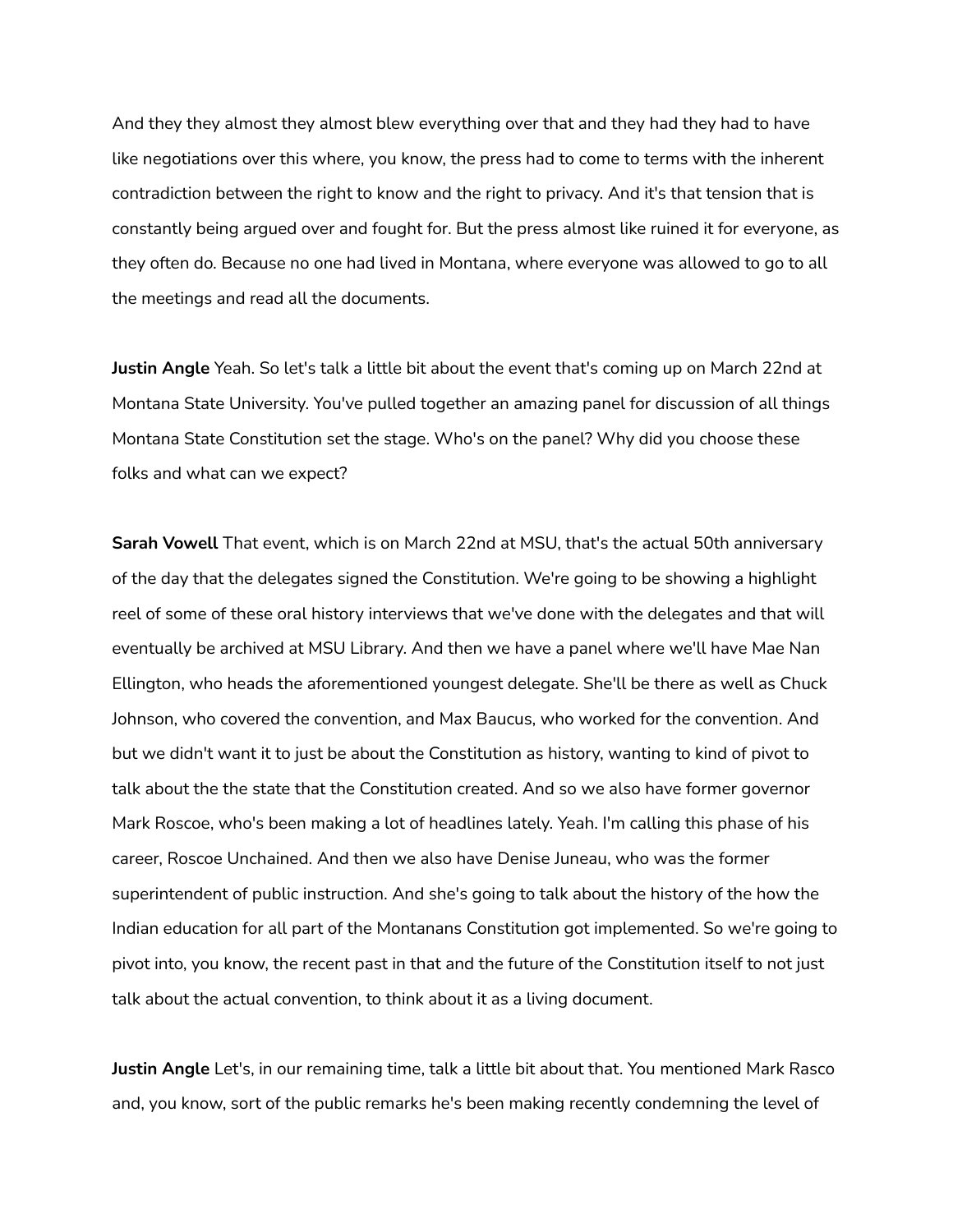polarization and that that's sort of the coarseness of our current discourse. I mean, you can't help but draw a stark contrast between the spirit with which the Montana's state constitution was constructed and the spirit with which our current politics are conducted. So, you know, what are your thoughts and reflections on the moment we're living through and what maybe some of our leaders and citizens can learn from these these delegates in their amazing work?

**Brad Tyer** That's a really interesting question, and Sarah has heard me push back in the course of our conversations on the idea that the convention was some sort of nonpartisan love fest. It's hard to find evidence that it wasn't, because there was obviously a lot of really overt public spiritedness going on in that. But at the same time, the anniversary of when the Constitution was signed is one thing, of course, that didn't make it the Constitution until it went out to voters and voters approved it. Voters approved it by a very thin margin. It was hardly unanimity among the people who chose the Constitution, which is ultimately Montana's voters. I was always looking for conflict, and we didn't find a whole lot of conflict there—

**Sarah Vowell** I would say, Brad, they they argued, but they didn't bicker. That's how that was the categorization that came out. There was a there was a lot of heated argument, but there wasn't a bunch of, you know, petulant, childish bickering.

**Brad Tyer** And you don't see a lot of evidence that that either side was eager to identify the other side is, as, you know, demonic, evil or enemy. It is a living document. You know, people think of the United States Constitution and you think of this monolithic, inviolate document, Montana constitution is not like that. It's it's the youngest U.S. constitution, you know 1972 was not that long ago. It's got its own baked in provisions for changing it. You know, the idea is not that it's an inviolate document, it's that it's a document that is subject to revision by the people who are subject to it. And they vote every is it every 20 years?

**Sarah Vowell** [00:06:27] Mm-Hmm. Yes.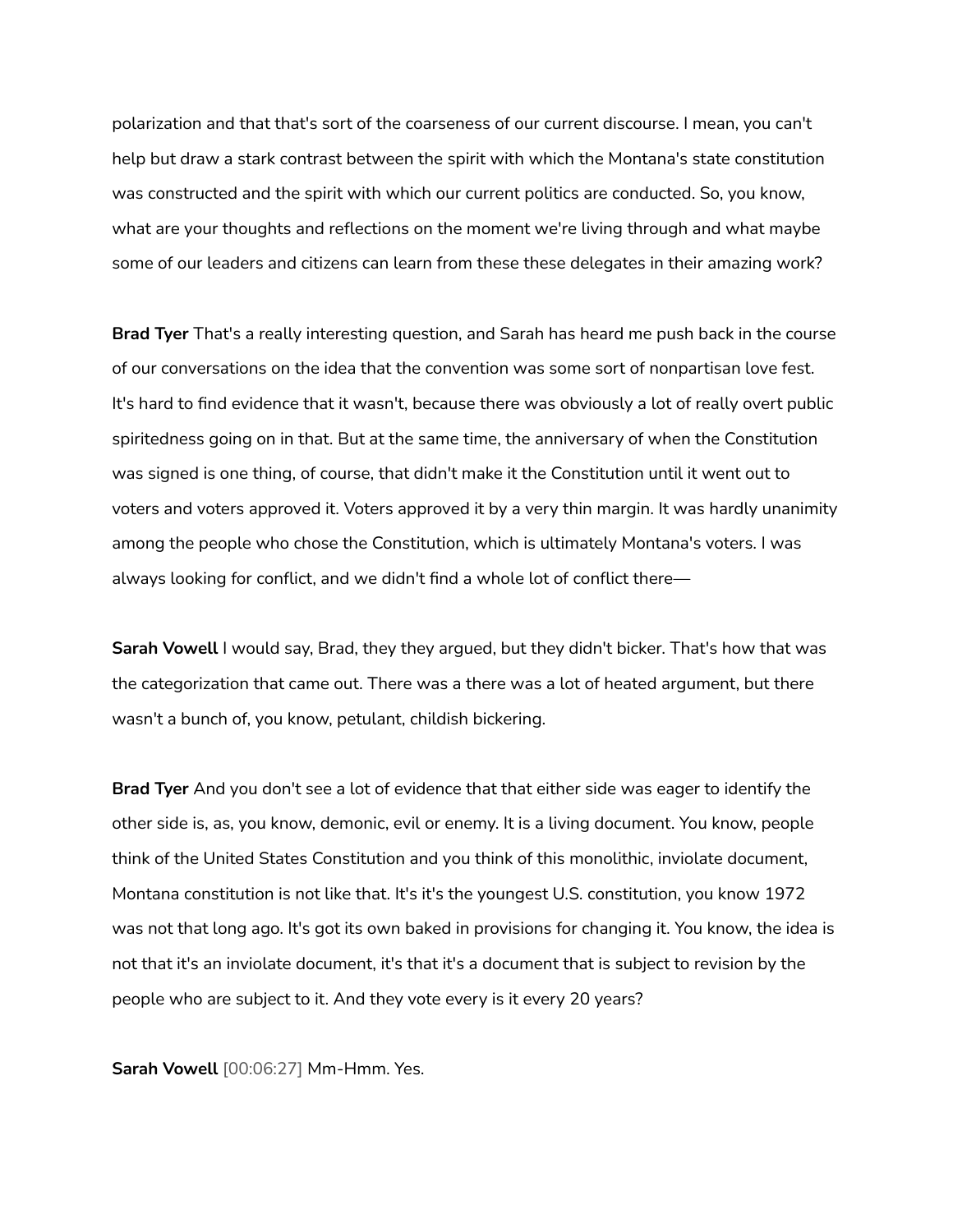**Brad Tyer** [00:06:29] Every 20 years. So the past two votes to call a new constitutional convention, which would spark a rewriting of the Constitution, had failed. In 1990 and 2010, there were failed votes. There will be another one in 2030.

**Sarah Vowell** [00:06:44] If that's successful at a new convention is called, I think this project that we've we've created would be a good resource for those delegates, but also for the people like what to seek out, how to decide who to vote for in terms of who do you want representing you as your delegate?

**Justin Angle** [00:07:03] So in our remaining moments here, I just love to touch on, you know, the two of you seem to have some shared journalism upbringing of a saw like you've worked for all weeklies. Sara, you've described it to me as kind of a punk rock sensibility with your approach to storytelling. Talk about that. How has that informed your work overall and maybe the spirit with which you brought the spirit you brought to this project?

**Sarah Vowell** [00:07:28] I do think, like for me, I don't know about Brad, but we we both were music critics for the all weeklies in the 90s. That punk approach probably has given me an appreciation for and matures with something to say. To me, there was something kind of punk about the delegate to the convention because like those punk bands were just people who couldn't play guitars, picked up guitars. So you never sang before is suddenly Johnny Rotten, you know? And there are something about some of these delegates where, I mean, obviously none of them had ever written a constitution before, but they just took the ball and ran with it. I think it was Tim Burton from Sonic Youth. He always said, you know, people will pay money to see someone believe in themselves and that there is something about these delegates where, you know, they just decided to believe in themselves, like, I think I can do this, and then they convince their neighbors to vote for them.

**Brad Tyer** [00:08:29] That's that's one thing that really impressed me. So I mentioned earlier, we interviewed some of the researchers, and I have a little bit of a back office sensibility, not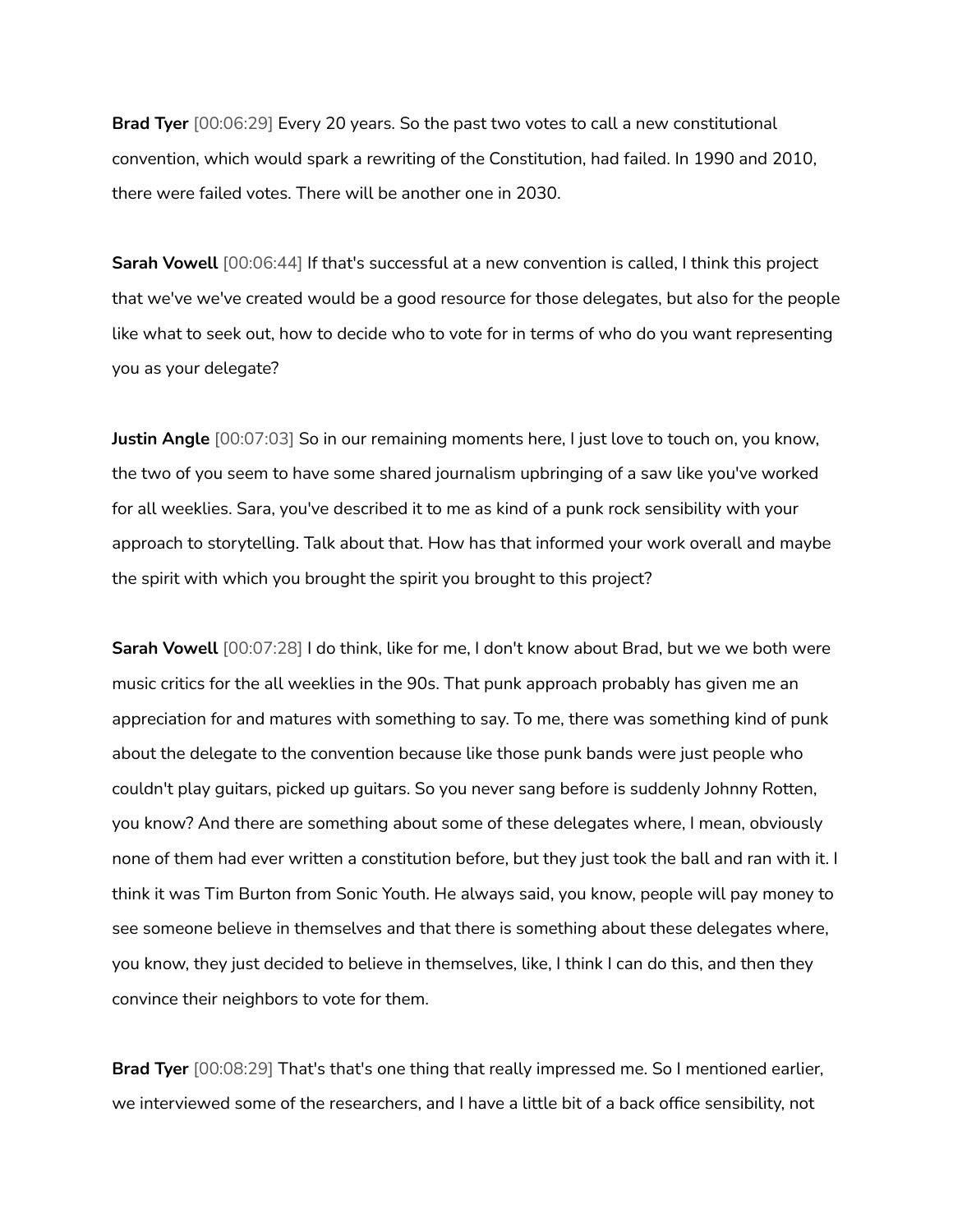not a front man sensibility, I guess I'm based in this analogy, really loved talking to those folks. Their job was to do the research. I mean, they they they were kind of inventing the wheel. They they maybe they weren't reinventing it. But this idea that they just start from scratch and wrote a guidebook to how to build a constitution. These are called the college kids, and as as many punks in full flower are, and just jumped right into this project that I can only imagine, I would have considered overwhelming and completely beyond me. I mean, even now, never mind when I was 19 or 20. I think there's an alignment there with the idea of, you know, getting up on a stage when you don't have any credentialing that you know what you're doing. But to step up to the moment and take advantage of it. That's the thing about really all the delegates we spoke to and and and those researchers especially grabbed my attention.

**Sarah Vowell** [00:09:30] I mean, the staff and the delegates they represented, not just Montana, but all the Montana's like there's the car dealer, tractor dealer, farmer, rancher, part of Montana as well, represented among the delegates, the researchers. I mean, having grown up in Bozeman in the 80s, it was a very high minded town. And so I really and it was all the high minded kids from all over Montana like show up and, you know, they're all taking philosophy classes and. And I read most of the books that those researchers wrote, and they're just if you like pretentious young people, they are a delight because these guys, you know, they're from Libby and Shelby and they're quoting Borges and they're talking about the Enlightenment. And it really took me back to the Montana of my youth. Everybody came together and brought all the Montanans to Helena.

**Justin Angle** [00:10:28] Fantastic, well, there's so many remarkable stories sort of set within this amazing story. Amazing event coming up on March 22nd. In addition, the oral history will be released. Tell us where you know if listeners want to learn more about the event and the oral history project, where would you direct them online?

**Sarah Vowell** [00:10:45] Probably Montana Free Press, which is montanafreepress.org, as well as our partner MSU. And this event, which is March 22nd at Sub Ballroom A in the student